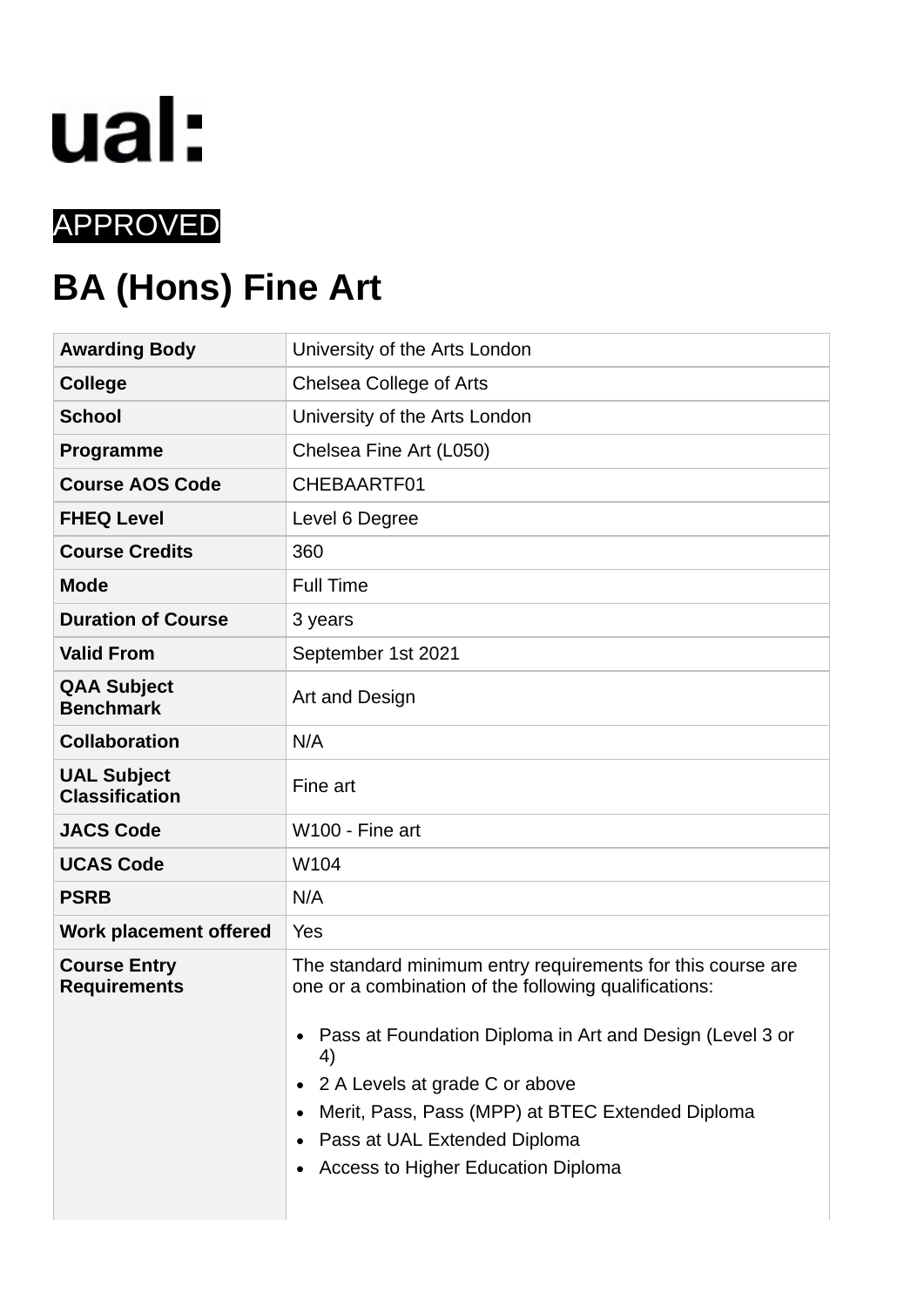|                           | • Or equivalent EU/International qualifications, such as<br>International Baccalaureate Diploma at 24 points minimum<br>And 3 GCSE passes at grade 4 or above (grade $A^*$ -C)<br>$\bullet$                                                                                       |  |  |  |  |  |  |  |  |  |
|---------------------------|-----------------------------------------------------------------------------------------------------------------------------------------------------------------------------------------------------------------------------------------------------------------------------------|--|--|--|--|--|--|--|--|--|
|                           | Entry to this course will also be determined by the quality of<br>your application, looking primarily at your portfolio of work,<br>personal statement and reference.                                                                                                             |  |  |  |  |  |  |  |  |  |
|                           | <b>APEL - Accreditation of Prior (Experiential) Learning</b>                                                                                                                                                                                                                      |  |  |  |  |  |  |  |  |  |
|                           | Applicants who do not meet these course entry requirements<br>may still be considered in exceptional cases. The course team<br>will consider each application that demonstrates additional<br>strengths and alternative evidence. This might, for example, be<br>demonstrated by: |  |  |  |  |  |  |  |  |  |
|                           | Related academic or work experience<br>$\bullet$                                                                                                                                                                                                                                  |  |  |  |  |  |  |  |  |  |
|                           | The quality of the personal statement<br>$\bullet$                                                                                                                                                                                                                                |  |  |  |  |  |  |  |  |  |
|                           | A strong academic or other professional reference<br>A combination of these factors                                                                                                                                                                                               |  |  |  |  |  |  |  |  |  |
|                           |                                                                                                                                                                                                                                                                                   |  |  |  |  |  |  |  |  |  |
|                           | Each application will be considered on its own merit but we<br>cannot guarantee an offer in each case.                                                                                                                                                                            |  |  |  |  |  |  |  |  |  |
|                           | <b>English language requirements</b>                                                                                                                                                                                                                                              |  |  |  |  |  |  |  |  |  |
|                           | All classes are taught in English. If English isn't your first<br>language you must provide evidence at enrolment of the<br>following:                                                                                                                                            |  |  |  |  |  |  |  |  |  |
|                           | IELTS level 6.0 or above, with at least 5.5 in reading,<br>writing, listening and speaking (please check our <b>English</b><br>language requirements).                                                                                                                            |  |  |  |  |  |  |  |  |  |
| <b>Selection Criteria</b> | We look for:                                                                                                                                                                                                                                                                      |  |  |  |  |  |  |  |  |  |
|                           | Evidence of visual and conceptual creative ability<br>٠                                                                                                                                                                                                                           |  |  |  |  |  |  |  |  |  |
|                           | The potential to develop the practical, expressive, critical                                                                                                                                                                                                                      |  |  |  |  |  |  |  |  |  |
|                           | and conceptual skills necessary to complete the course<br>An awareness of contemporary and historical fine art<br>$\bullet$                                                                                                                                                       |  |  |  |  |  |  |  |  |  |
|                           | contexts                                                                                                                                                                                                                                                                          |  |  |  |  |  |  |  |  |  |
|                           | Some understanding of the role that contemporary critical<br>$\bullet$<br>thought and historical study can play in the development of<br>personal creative work                                                                                                                   |  |  |  |  |  |  |  |  |  |
|                           | An ability to communicate and discuss your ideas visually,<br>$\bullet$<br>verbally and in writing                                                                                                                                                                                |  |  |  |  |  |  |  |  |  |
|                           | The ability to manage your own time and initiate projects                                                                                                                                                                                                                         |  |  |  |  |  |  |  |  |  |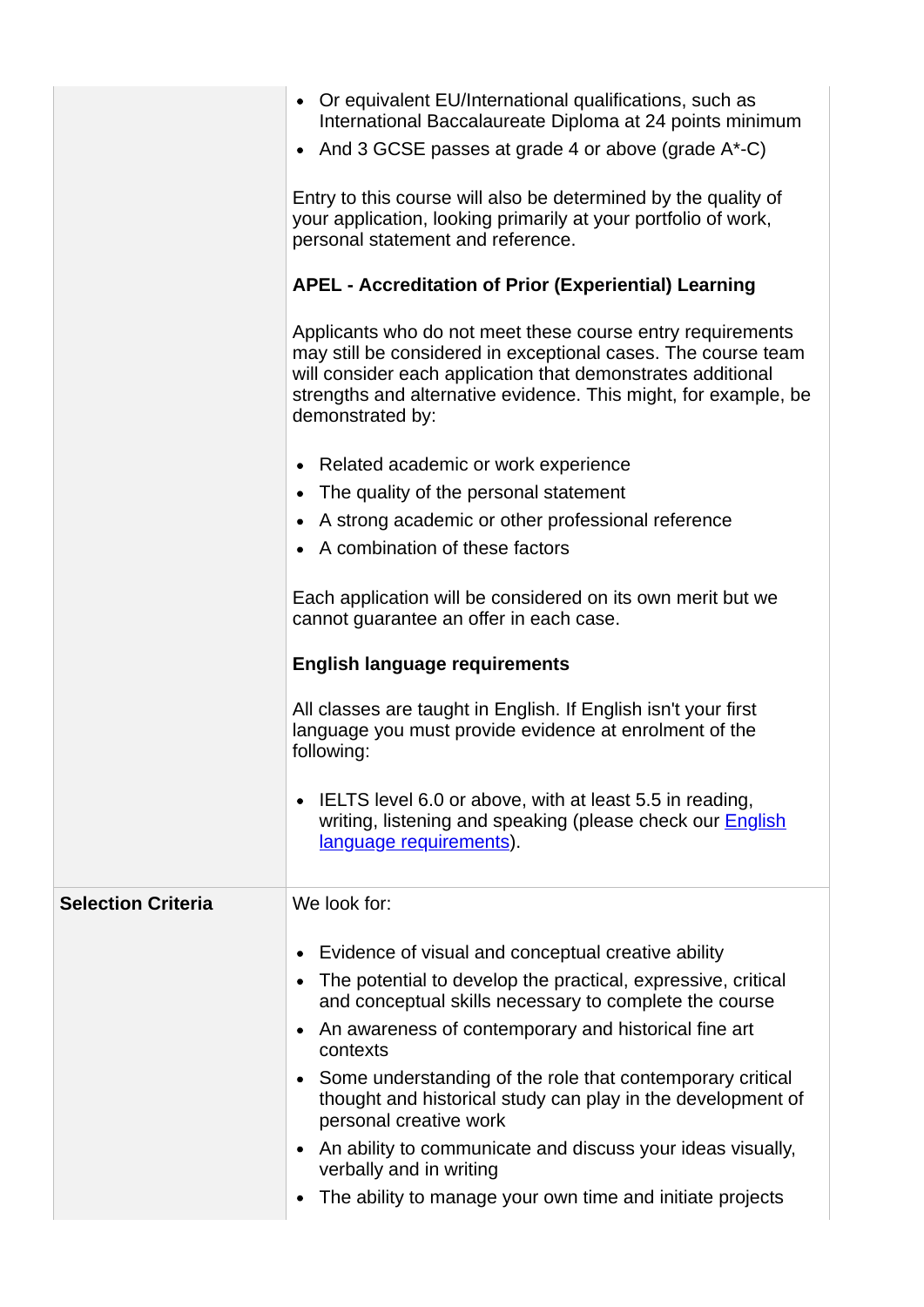|                                                  | • A clear commitment to the chosen field of study<br>• Evidence of an ability to generate and develop ideas<br>through making work                                                                                                                                                                                                                                                                                                           |
|--------------------------------------------------|----------------------------------------------------------------------------------------------------------------------------------------------------------------------------------------------------------------------------------------------------------------------------------------------------------------------------------------------------------------------------------------------------------------------------------------------|
| <b>Scheduled Learning and</b><br><b>Teaching</b> | During your course you will engage with learning and teaching<br>that includes both online and face-to-face modes. The<br>advertised scheduled activity for the course will be delivered<br>through a combination of live, synchronous and asynchronous<br>on-line learning. Scheduled learning and teaching activity may<br>include lectures, seminars, studio and workshop briefings,<br>tutorials, external visits and project briefings. |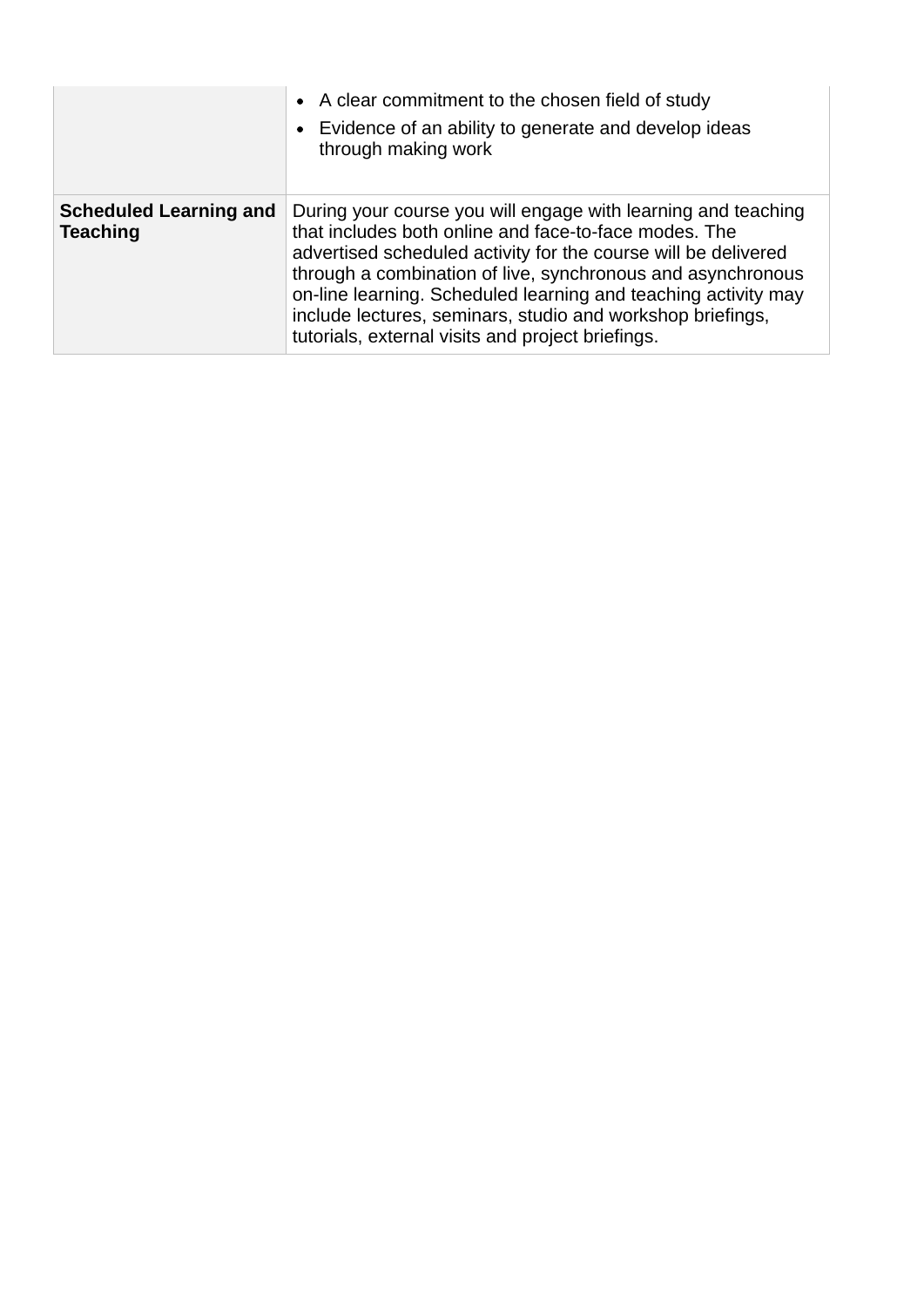# **Awards and Percentage of Scheduled Learning**

# **Year 1**

| Percentage of Scheduled Learning            | -17            |
|---------------------------------------------|----------------|
| <b>Awards</b>                               | <b>Credits</b> |
| Certificate of Higher Education (Exit Only) | 120            |

# **Year 2**

| <b>Percentage of Scheduled Learning</b> | 20             |  |  |  |
|-----------------------------------------|----------------|--|--|--|
| <b>Awards</b>                           | <b>Credits</b> |  |  |  |
| Diploma of Higher Education (Exit Only) | 120            |  |  |  |

# **Year 3**

| <b>Percentage of Scheduled Learning</b> | 17             |  |  |  |
|-----------------------------------------|----------------|--|--|--|
| Awards                                  | <b>Credits</b> |  |  |  |
| <b>Bachelor of Arts</b>                 | 360            |  |  |  |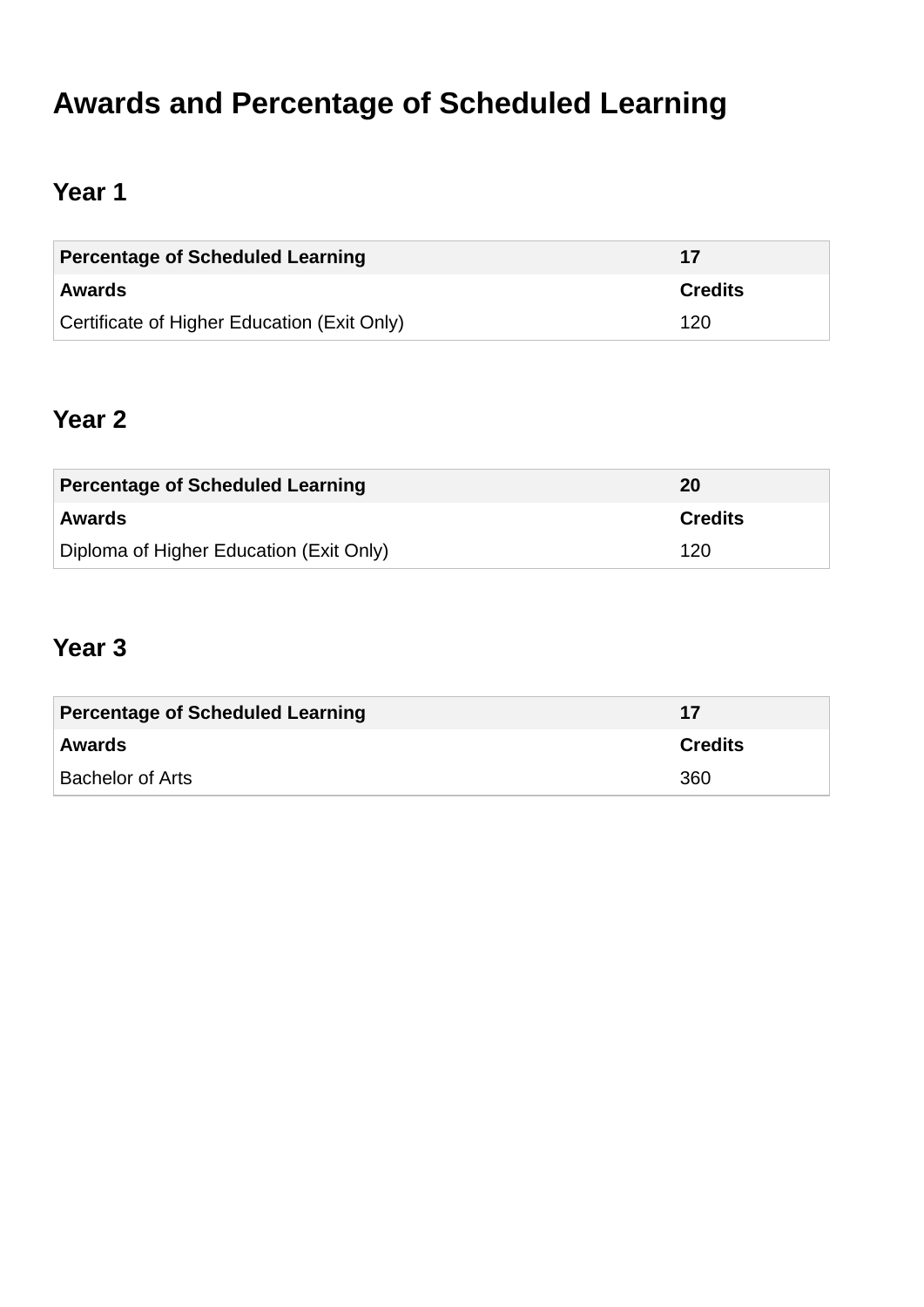# **Course Aims and Outcomes**

The Aims and Outcomes of this Course are as follows:

| Aim/Outcome | <b>Description</b>                                                                                                                                                                                            |  |  |  |  |  |
|-------------|---------------------------------------------------------------------------------------------------------------------------------------------------------------------------------------------------------------|--|--|--|--|--|
| Aim         | To provide the next generation of practitioners (including artists, writers,<br>curators and thinkers) with the agency to define the critical cultural terrain to<br>come.                                    |  |  |  |  |  |
| Aim         | To lead in a reconfiguration of art's position in the social and cultural<br>landscape, activating new discourses in the drive for collective change.                                                         |  |  |  |  |  |
| Aim         | To create an environment that explores art making through socially and<br>politically engaged practices which foreground an inclusive, sustainable and<br>ethical approach to working and exhibiting.         |  |  |  |  |  |
| Aim         | To foster an approach to learning that is enquiry-led, and proactively<br>contributes to a culture of research, knowledge exchange and innovative<br>teaching & learning practices at UAL.                    |  |  |  |  |  |
| Aim         | To provide a dynamic and creative learning environment.                                                                                                                                                       |  |  |  |  |  |
| Aim         | To provide an open, culturally diverse and supportive environment that<br>fosters experimentation, creativity and dialogue                                                                                    |  |  |  |  |  |
| Aim         | To provide space to build confidence to develop your practice and your<br>identity as an artist and the skills to enable you to become a proactive and<br>independent learner                                 |  |  |  |  |  |
| Aim         | To build an awareness and critical understanding of the concepts,<br>techniques, debates and discourses which underpin your practice.                                                                         |  |  |  |  |  |
| Aim         | To support you to develop transferable and professional skills relevant to<br>employment and further study in order to prepare you for life after art<br>college                                              |  |  |  |  |  |
| Outcome     | Employ experimentation, problem solving and invention by demonstrating<br>advanced practical and decision-making skills to evidence a commitment to<br>art-making                                             |  |  |  |  |  |
| Outcome     | Demonstrate a systematic understanding of a diverse range of fine art<br>practices and debates, and the ability to locate your work within<br>contemporary cultural, social and historical contexts           |  |  |  |  |  |
| Outcome     | Direct your own continuing learning and development through independent<br>planning and critical reflection that demonstrates ethical, inclusive and safe<br>practices in both studio and external activities |  |  |  |  |  |
| Outcome     | Communicate effectively in visual, oral and written forms in order to<br>articulate, analyse and evaluate your own ideas and the work of other<br>practitioners                                               |  |  |  |  |  |
| Outcome     | Apply developed conceptual and practical approaches to making a<br>consolidated body of work.                                                                                                                 |  |  |  |  |  |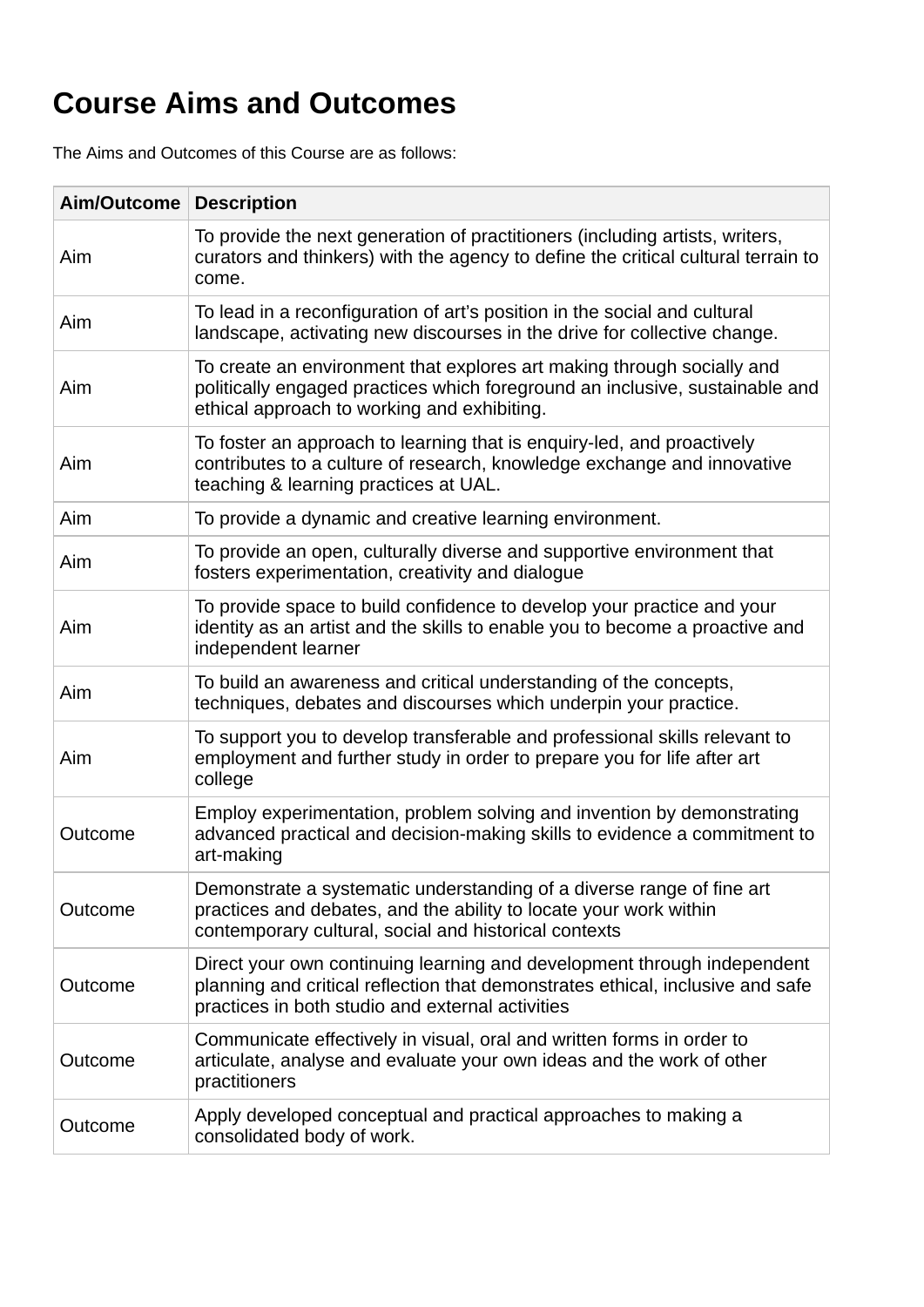|                | <b>Distinctive Features</b>                                                                                                                                                                                                                                                                                                                                                                                                                                                                                                                                                          |
|----------------|--------------------------------------------------------------------------------------------------------------------------------------------------------------------------------------------------------------------------------------------------------------------------------------------------------------------------------------------------------------------------------------------------------------------------------------------------------------------------------------------------------------------------------------------------------------------------------------|
| 1              | Chelsea Fine Art is broad-based and inter/trans disciplinary. Unlike most other fine art<br>courses, students are not split into specialist discipline-defined areas. Instead, staff and<br>students work within the broader context of art practice and research. This enables<br>students to develop the most appropriate material investigation with an awareness of the<br>full range of possibilities and approaches                                                                                                                                                            |
| $\overline{2}$ | Chelsea Fine Art's event-based curriculum has activating practice and engaging with<br>publics at the heart of the enquiry-led learning experience. Exhibition, publication and<br>presentation are forms that the course interrogates through regular practice. College<br>spaces and the Parade Ground provide the resources in order to make this aspect of the<br>course real and visible.                                                                                                                                                                                       |
| 3              | Chelsea Fine Art students shape and inform the nature of their learning experience.<br>Independence to make decisions about the direction of your enquiry and the methods you<br>use to evaluate your progress are central to the course's ethos. This runs right through<br>the course including assessment events when active dialogue means that you contribute<br>to the process of arriving at your grade.                                                                                                                                                                      |
| 4              | A key model by which the course operates is to engage with London via off-site<br>exhibitions and events. Off-site shows, where students collaborate, initiate and realise<br>exhibitions feature in both year 1 and 2. Students are expected to become aware of, and<br>account for, how their work operates in the current cultural, social and professional<br>environment of London and its art world                                                                                                                                                                            |
| 5              | The course works from the premise that art production is fluid and that the contemporary<br>context means adapting and expanding the definition alongside established notions of<br>gallery-exhibiting artist, ones in which an artist's agency can be deployed to a range of<br>different contexts                                                                                                                                                                                                                                                                                  |
| 6              | The BA Fine Art course has a distinctive approach to theory that can be described as<br>trans-disciplinary. As well as academic essays, written submissions can take<br>experimental or creative forms unique to each student                                                                                                                                                                                                                                                                                                                                                        |
| 7              | The BA Fine Art course encourages the radically innovative and progressive use of<br>enabled makerspaces designed to be activated as flexible and interactive work-spaces<br>that present models for sustainable practice for artists after college. Crucial to this studio<br>ethos, is an awareness of socially aware practices which foreground an understanding of<br>ethics, inclusivity and safe working                                                                                                                                                                       |
| 8              | The course is resolutely international in its outlook and make-up. The course gives<br>students confidence to address subjectivity and diversity across postcolonial, inclusive<br>and intersectional narratives, recognising the importance of these discourses for an<br>understanding of what art can be in the future. Strategies of desegregation and<br>decolonisation are at the heart of the Fine Art project at Chelsea. Research in this field is<br>built around the achievements of INIVA and the TRAIN research centre and the<br>Decolonising Art Institute at Chelsea |
| 9              | The course emphasises self-directed and collaborative learning, to teach fine art as a<br>leadership skill, preparing graduates to be socially and critically engaged in their<br>understanding of the world. This is a central aspect to every unit on the course and a key<br>focus of the second year, when, during the Collaborative unit students interrogate working<br>with others and activating practice in external contexts                                                                                                                                               |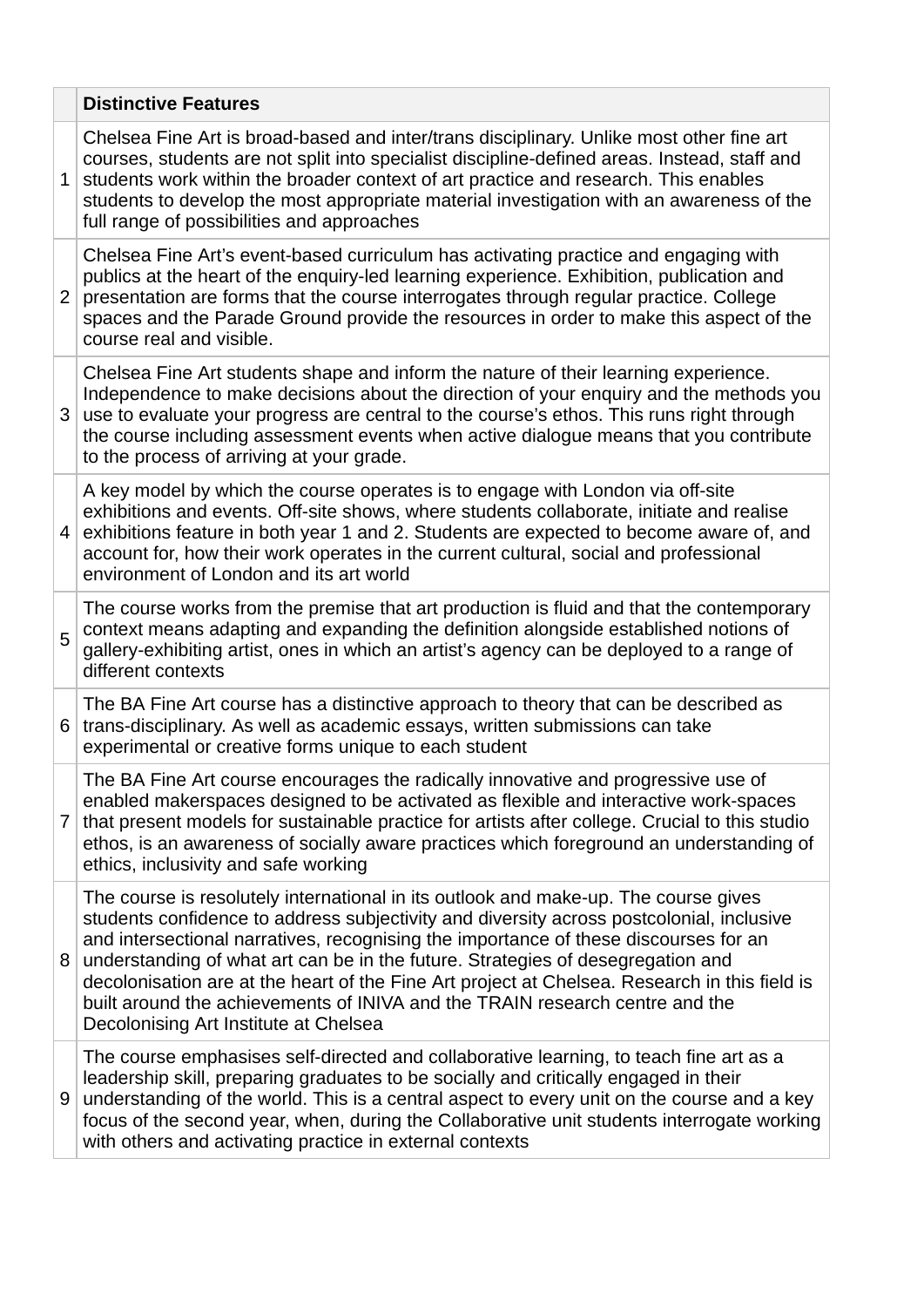# **Course Diagram**

| LEVEL 4 - YEAR 1                                                               |                        |            |                            |          |                      |                                                                                          |                           |                                        |    |    |              |          |                   |          |    |           |          |    |          |                         |
|--------------------------------------------------------------------------------|------------------------|------------|----------------------------|----------|----------------------|------------------------------------------------------------------------------------------|---------------------------|----------------------------------------|----|----|--------------|----------|-------------------|----------|----|-----------|----------|----|----------|-------------------------|
| <b>BLOCK 1</b>                                                                 |                        |            |                            |          |                      |                                                                                          |                           | <b>BLOCK 2</b>                         |    |    |              |          |                   |          |    |           |          |    |          |                         |
| $1 \mid 2$<br>3<br>4                                                           | 5<br>$6^{\circ}$<br>-7 | 8          | 11<br>10<br>9              | 12       | 13                   | 14                                                                                       | 15                        | 16                                     | 17 | 18 | 20<br>19     | 21       | 22                | 23       | 24 | 25        | 26<br>27 | 28 | 29       | 30                      |
| $\mathbf{s}$<br>Unit 1                                                         |                        | Unit 2     |                            |          | S                    |                                                                                          |                           | Unit 3                                 |    |    |              |          |                   |          |    | S         | Unit 4   |    |          | $\overline{\mathsf{s}}$ |
| Introduction<br><b>Art Practice</b><br>to Fine Art<br>40 Credits<br>20 credits |                        |            |                            |          |                      | Think Through Making and Making Things Happen<br>Positions 1<br>40 credits<br>20 credits |                           |                                        |    |    |              |          |                   |          |    |           |          |    |          |                         |
| LEVEL 5 - YEAR 2                                                               |                        |            |                            |          |                      |                                                                                          |                           |                                        |    |    |              |          |                   |          |    |           |          |    |          |                         |
| <b>BLOCK 1</b>                                                                 |                        |            |                            |          |                      |                                                                                          |                           | <b>BLOCK 2</b>                         |    |    |              |          |                   |          |    |           |          |    |          |                         |
| $\overline{2}$<br>3<br>$\overline{4}$<br>1                                     | 5<br>$6\phantom{.}6$   | 8          | 9<br>10                    | 11<br>12 | 13                   | 14                                                                                       | 15                        | 16 17                                  | 18 | 19 |              | 21<br>20 | 22                | 23       | 24 | $25 \mid$ | 26<br>27 | 28 | 29       | 30                      |
| Unit 5                                                                         | $\overline{s}$         | Unit 6     |                            |          |                      |                                                                                          | $\mathbf S$               | Unit 7                                 |    |    |              |          |                   |          |    | S         | Unit 8   |    |          | $\overline{\mathsf{s}}$ |
| Positions 2<br><b>Collaborative and Collective Practices</b>                   |                        |            |                            |          |                      |                                                                                          | Positions 3<br>Activation |                                        |    |    |              |          |                   |          |    |           |          |    |          |                         |
| 20 Credits                                                                     |                        | 40 credits |                            |          |                      |                                                                                          |                           | 40 credits<br>20 credits               |    |    |              |          |                   |          |    |           |          |    |          |                         |
|                                                                                |                        |            |                            |          |                      |                                                                                          |                           |                                        |    |    |              |          |                   |          |    |           |          |    |          |                         |
|                                                                                |                        |            |                            |          |                      |                                                                                          |                           | <b>OPTIONAL DIPLOMA YEAR - LEVEL 5</b> |    |    |              |          |                   |          |    |           |          |    |          |                         |
| LEVEL 6 - YEAR 3                                                               |                        |            |                            |          |                      |                                                                                          |                           |                                        |    |    |              |          |                   |          |    |           |          |    |          |                         |
| <b>BLOCK 1</b>                                                                 |                        |            |                            |          |                      |                                                                                          |                           | <b>BLOCK 2</b>                         |    |    |              |          |                   |          |    |           |          |    |          |                         |
| 3<br>$\overline{4}$<br>$\mathbf{1}$<br>2                                       | $5 \mid 6$<br>7        | 8          | 10 <sup>1</sup><br>11<br>9 | 12       | 13                   | 14                                                                                       | 15                        | 16                                     | 17 | 18 | $19 \mid 20$ |          | $21 \mid 22 \mid$ | 23<br>24 |    | 25        | 26       | 27 | 28<br>29 | 30                      |
| Unit 9                                                                         |                        |            |                            |          |                      |                                                                                          | $\overline{\mathsf{s}}$   | <b>Unit 10</b>                         |    |    |              |          |                   |          |    |           |          |    |          | $\overline{\mathsf{s}}$ |
| Thinking, Making, Writing                                                      |                        |            |                            |          | <b>Making Public</b> |                                                                                          |                           |                                        |    |    |              |          |                   |          |    |           |          |    |          |                         |
| 60 credits                                                                     |                        |            |                            |          |                      |                                                                                          | 60 credits                |                                        |    |    |              |          |                   |          |    |           |          |    |          |                         |
|                                                                                |                        |            |                            |          |                      |                                                                                          |                           |                                        |    |    |              |          |                   |          |    |           |          |    |          |                         |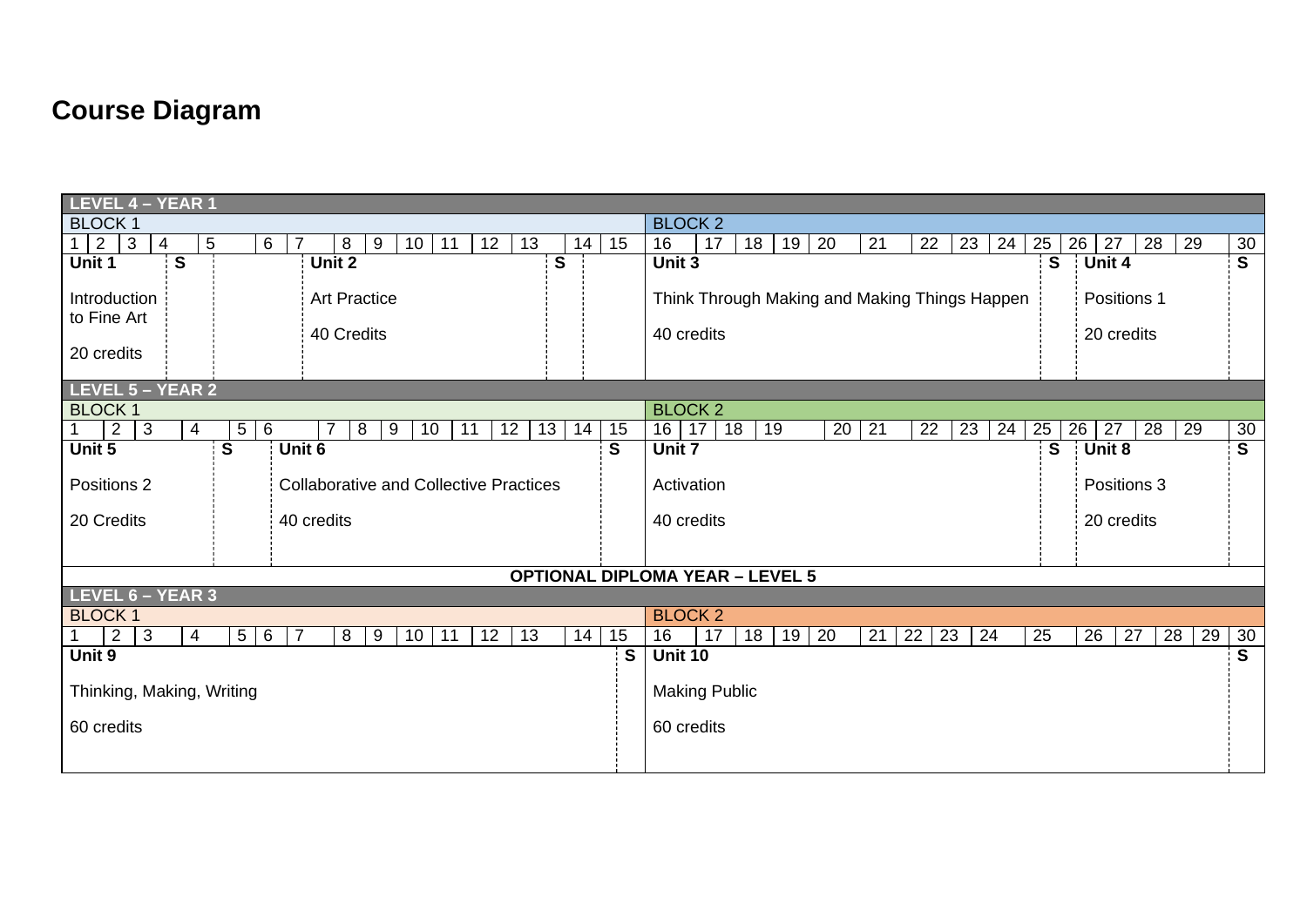#### **S = Summative Assessment**

Indicative summative assessment weeks are noted in the course diagram. For exact dates please refer to your timetable.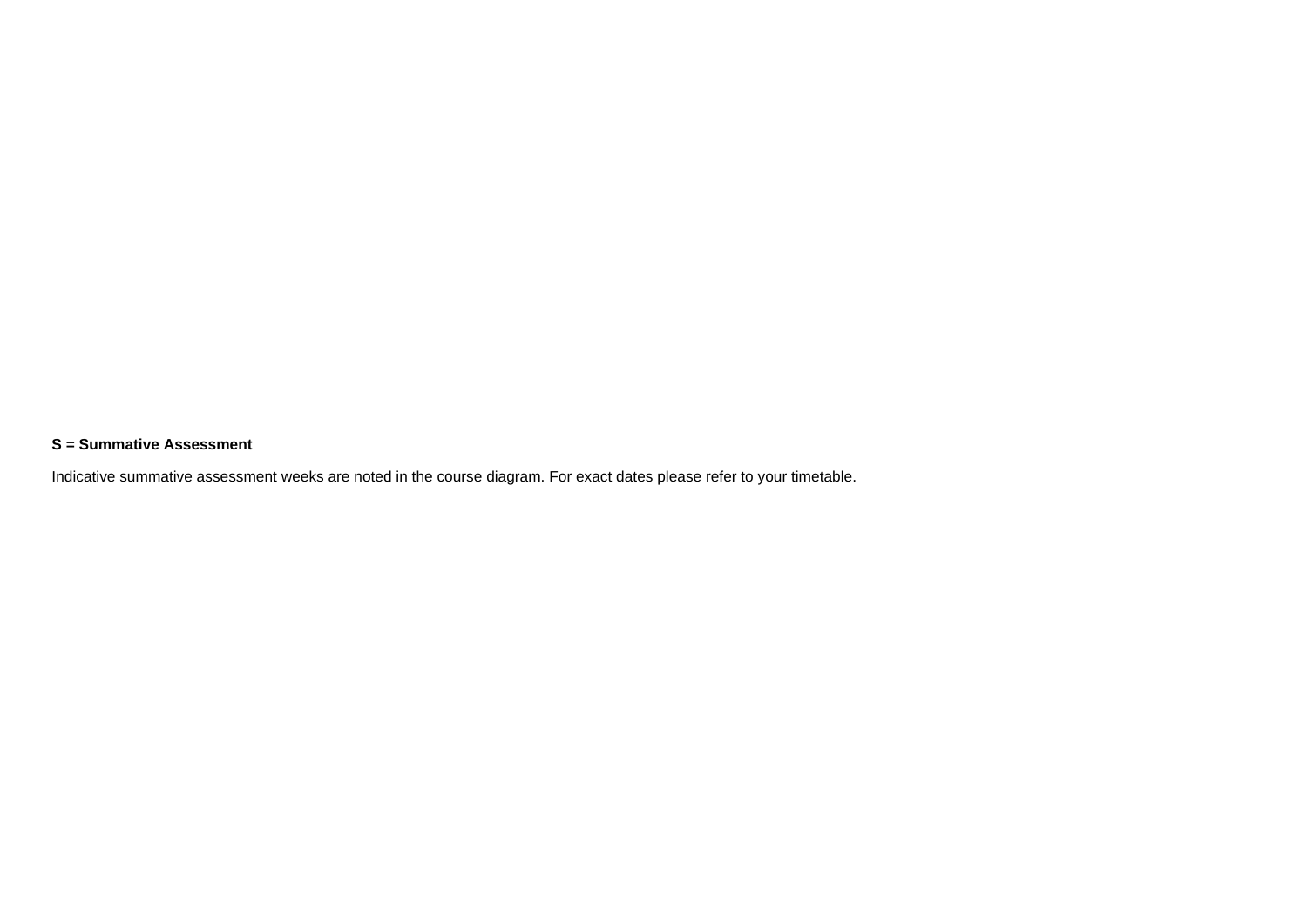#### **Course Detail**

'Thinking through making and making things happen' is the ethos around which BA Fine Art at Chelsea is structured. The course provides a critically creative environment where you can develop your own practice.

Your experience is based around a series of events that include on and off-site exhibitions, performance, publications, presentations, symposia and screenings that are aimed to give you experience of real-world practice.

We encourage open and exploratory thinking. You will gain the confidence, experience and skills to play an effective role as a professional artist on an international stage.

### **What to expect**

- A broad-based fine art course that brings together a wide range of specialised areas including film, video, digital media, sound, print, performance, painting, sculpture and drawing
- To be encouraged to take risks, experiment and test your ideas through new ways of working
- A programme of tutorials, seminars, lectures, workshops, exhibitions and live projects that will support you in developing your practice and gain an awareness of the discourses particular to it
- To be part of a community of artists that will explore ideas through making work
- To have significant control over what you learn, the pace at which you learn and how you might demonstrate what you have learnt
- To be encouraged to explore how art can lead an interrogation of the role of class, race, gender, sexuality, disability, age, language or belief in the construction of society now and in the future
- The course encourages students to take an ethical, inclusive and sustainable approach to working and exhibiting
- An approach to theory that treats it as practice, bringing together intellectual frameworks from multiple approaches, perspectives and methodologies to help you understand and explore the context within which you are working
- Facilities in the college's studio spaces and workshops with specialist technicians on hand to offer support
- To have access to Chelsea's shared workshops. These include ceramics, casting, laser [cutting, photography, audio-visual editing suite, metal and woodwork. View the Chelsea](https://www.arts.ac.uk/colleges/chelsea-college-of-arts/student-life-at-chelsea/facilities) facilities

### **Work experience and opportunities**

Students can also study abroad in the second year of their degree as part of the college's Erasmus scheme.

### **Mode of study**

BA Fine Art is offered in full-time mode. It is divided into 3 stages over 3 academic years. Each stage consists of 30 teaching weeks. You will be expected to commit an average of 40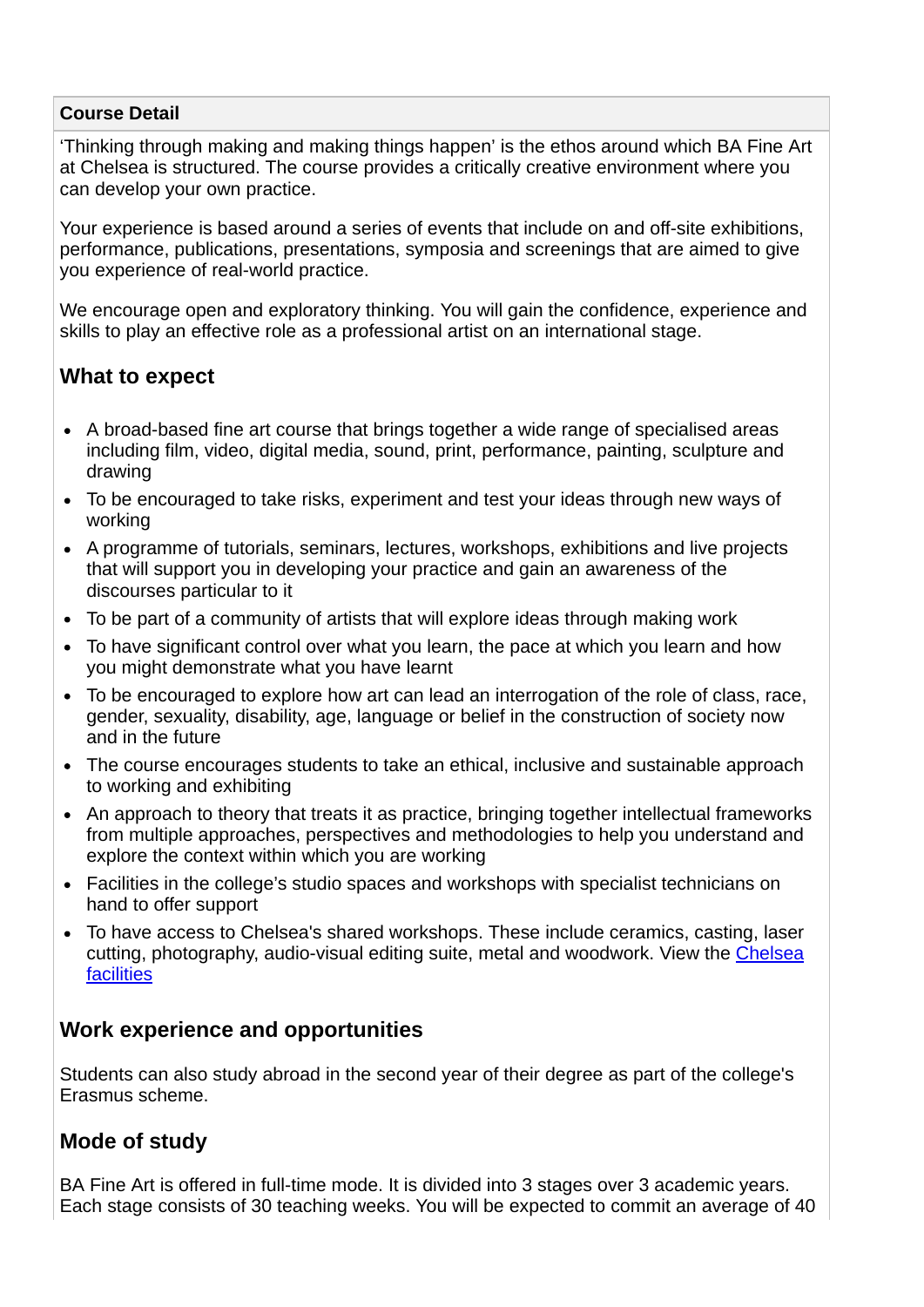hours per week to your course, including teaching hours and independent study.

#### **Course Units**

### **Year 1**

# **Unit 1 - Introduction to BA Fine Art**

This unit is an introduction to your course, the college and the university.

# **Unit 2 - Art practice**

The aim of this unit is to help you begin to define your own practice. What you can expect:

- Online lectures, seminars, crits, gallery visits will expand your subject knowledge
- To further develop your own critical and theoretical ideas
- To establish a self-directed, independent and exploratory practice  $\bullet$
- To produce a body of work
- To present your work to your peers in group crit settings

# **Unit 3 - Thinking through making and making things happen**

The focus of this unit is an off-site group show. Working in student groups you will locate a space in London or online to test your work in an alternative environment.

- To produce a body of work
- Tutorials, crits and project sessions to enable discussion of both your own work and that of your peers
- To document the research of your work and off-site project in a self-evaluation
- Written work

## **Unit 4 - Positions 1**

This unit is about exploring your position in relation to other artists.

- To consider how contemporary art relates to wider social and ethical considerations
- To do a presentation about how different ways of working as an artist engage with  $\bullet$ broader questions of research, production, site and presentation
- To record knowledge and skills exchanged

## **Year 2**

## **Unit 5 - Positions 2**

This unit aims to reinforce your sense of how your work relates to the work of others, and its wider context. You will be asked: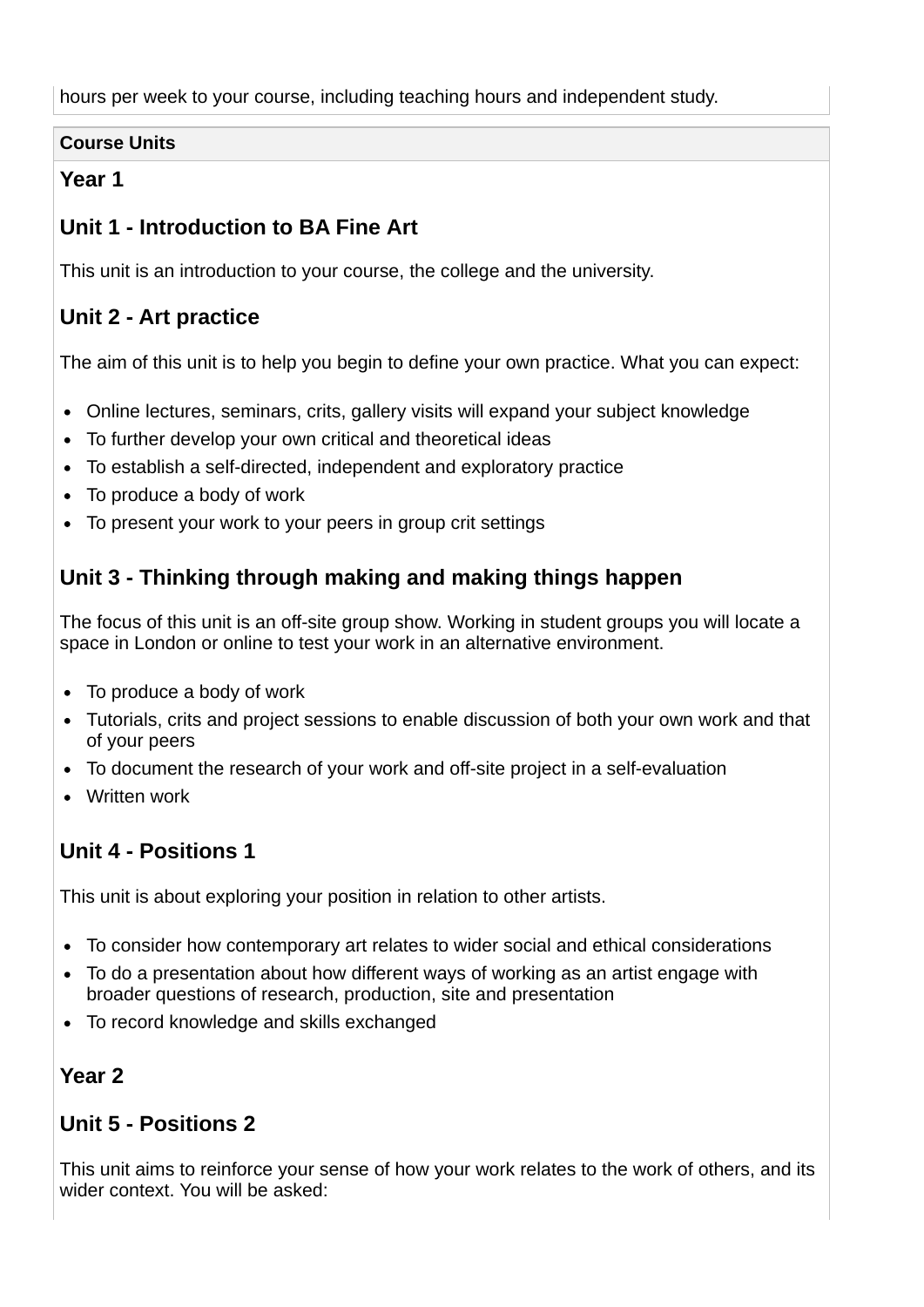- To form collaborative groups loosely organised around research and practice interests
- To develop a presentation that positions your work and ideas in relation to a wider context.

# **Unit 6 - Collaborative andcollective practices**

This unit aims to introduce you to different ways in which collaborative working can focus and enhance your own creative strengths. This unit has 3 core purposes:

- To engage with fellow students with different practices and interests in a collaborative project towards a shared goal
- To engage with external audiences, participants or institutions to consider new contexts for your work
- To develop your creative attributes to enable you to take on future challenges in a variety of contexts

# **Unit 7 - Activation**

This unit is about furthering your own practice and testing it in public. You will be expected:

- To work with a group of your peers to stage an off-site (physical or online) exhibition or event and produce an accompanying publication
- To work towards an exhibition which will help prepare you for your third year

# **Unit 8 - Positions 3**

This unit asks you to undertake an in-depth investigation of ideas around your practice. You will be asked:

To produce a publication or video which explores a key aspect of your thinking

## **Year 3**

## **Unit 9 - Thinking, making,writing**

The connection between theory and practice and its importance for the development of your work will be explored in this unit. There are 4 elements to this unit:

Show and Crit cycles - you will present work for discussion thinking about the relationships between content and form, material, medium, context, discourse and meaning.

Thought and Action - presentation of work that will be discussed in feedback tutorials and group critiques. This will inform your practice plan. Your practice plan is an online report that will outline new directions for the development of your work. It will assist your preparation of your essay and presentation of enquiry.

Essay - through writing you will explore and reflect on your references and the concerns underlying your practice.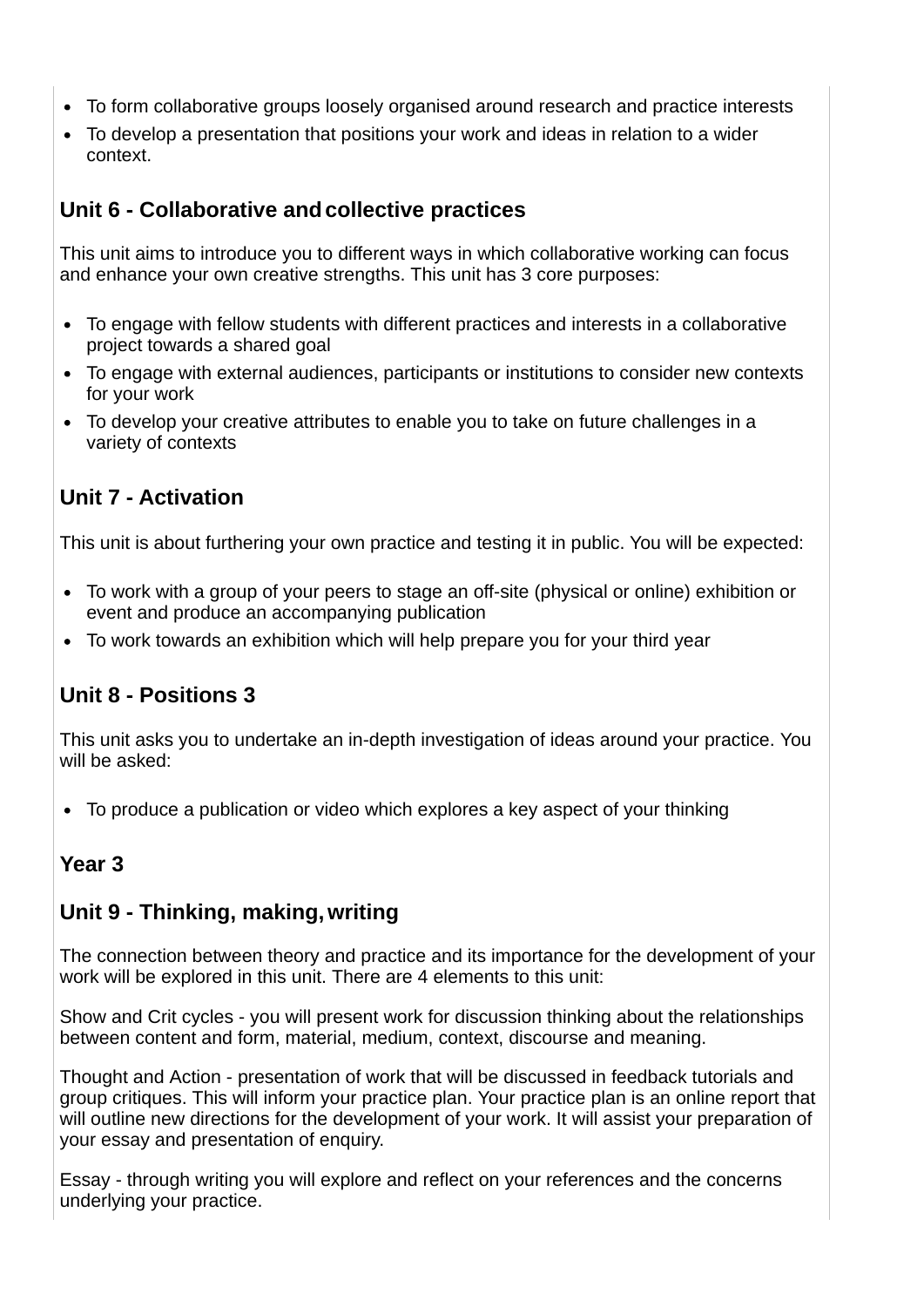Presentation of Enquiry - you will present and talk about your work to your peers.

# **Unit 10 - Making public**

- To write a report about your practice and your position in relation to site and audience  $\bullet$
- To present work in the college degree showcase  $\bullet$
- To produce a publication documenting your practice

## **Optional Diploma between year 2 and 3**

Between year 2 and 3 you can opt to undertake the Diploma in Professional Studies or the UAL Diploma in Creative Computing. Whilst these Diplomas are an optional aspect of the course, they are designed as an integrated and assessed part of your journey through the course.

#### **Learning and Teaching Methods**

- Artist-led workshops
- Exhibitions (at Chelsea, off campus and online)
- External and internal negotiated events
- Gallery visits
- Group crits
- Group or individual tutorials
- Independent study
- Interim Formative Review
- Lectures and seminars
- Mid-year review
- One to one tutorial support with your dissertation
- Online learning
- Personal and group tutorials
- Student presentations

#### **Assessment Methods**

- Assessment tutorial
- Degree show
- Digital submissions
- Essay
- Portfolio
- Presentations
- Reflective journal
- Research portfolio
- Self-evaluation